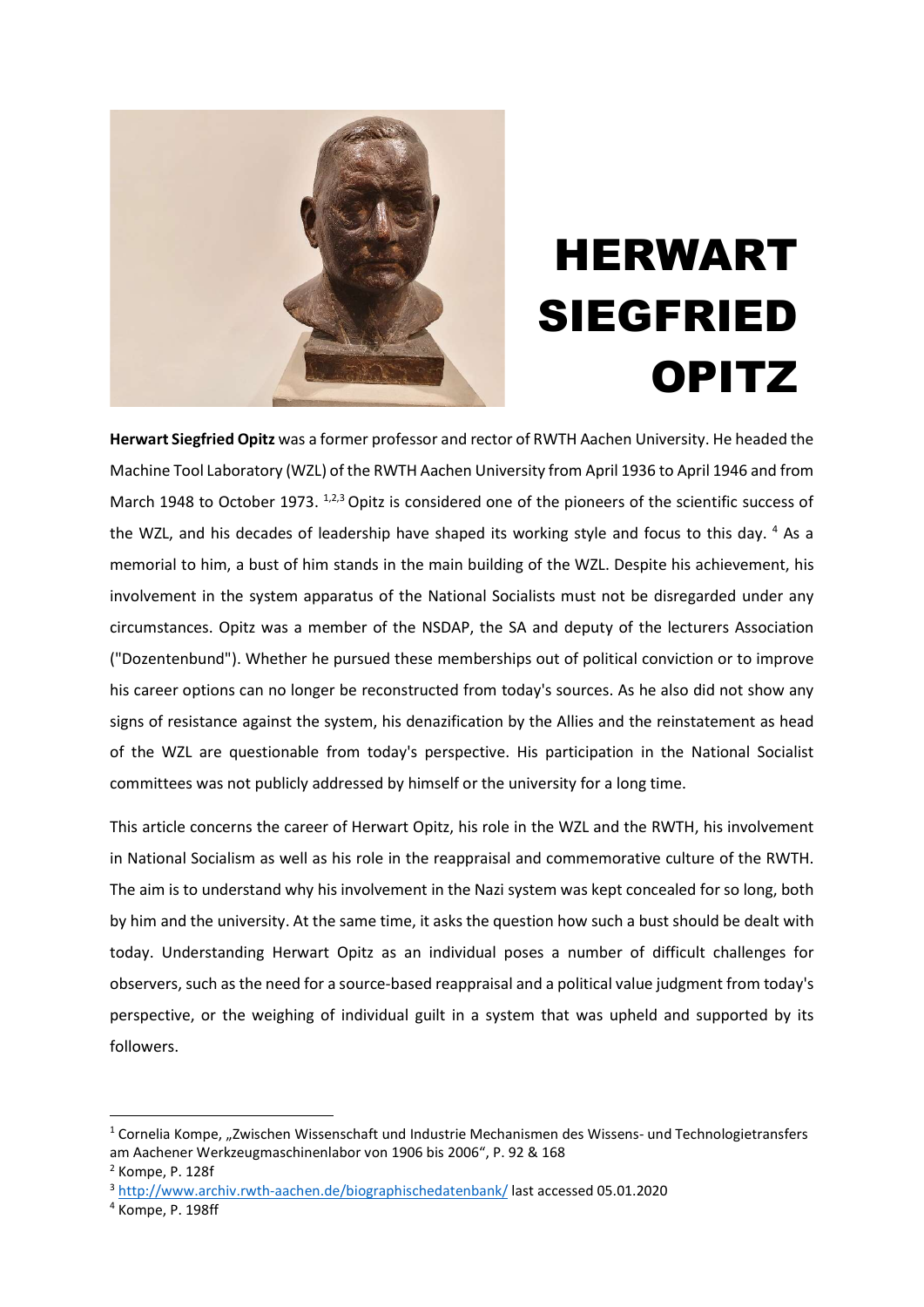So how can Herwart Opitz's commitment during the Nazi regime be assessed from today's sources? What conclusions can be drawn about his personal political convictions? This is a question of both historically correct reappraisal, which must be based on the available sources, and the difficult question of how such a legacy can and should be evaluated today. How should monuments, such as the Opitz bust in the WZL or correspondingly named lecture halls, be dealt with today?

### A brief chronological outline:

Herwart Opitz was born in Wuppertal in 1905. His scientific career began in 1925 at the Technical University of Munich. In 1928, he passed his diploma examination at the Technische Hochschule Berlin and moved to the WZL in October 1928 as an assistant to Adolf Wallich (then director of the WZL). He received his doctorate there in 1930 with a thesis on the machinability of free-cutting steel.<sup>5</sup>

In April 1933, Herwart Opitz joined the NSDAP and the "Sturmabteilung" (SA). <sup>6</sup> In April 1934, Opitz took the position as chief engineer at the WZL, subsequently received his habilitation and in 1936 succeeded Wallich as director of the WZL. .<sup>78</sup> In the SA. Opitz was promoted to "Sturmmann" in 1938. This is comparable to the rank of "Private" ("Gefreiter") in the German Army. <sup>9</sup> During the closure of the RWTH, Opitz held the office of deputy leader of the lecturers' association.<sup>10</sup>

As the war ended, Opitz had to undergo a denazification procedure by the Allies. In April 1946 he is dismissed from teaching and in December 1947 he received a classification notice, which certifies his complicity. As a result, he is dismissed from the university service and was denied any financial support. Nevertheless, in a renewed opening of the proceedings - to which he was not legally entitled - he received a denazification notice on March 3, 1948, which allowed him to return to the university. As a result, Opitz was reinstated by the RWTH. In the next years of his work, Opitz laid the foundations for the present-day work of the WZL.<sup>11</sup> Under his leadership, the Aachen Machine Tool Colloquium (AWK) was held for the first time. <sup>12</sup> In 1958/59 and 1967-1969 Opitz is the principal of the RWTH. <sup>13</sup> In 1973, Herwart Opitz becomes professor emeritus. <sup>14</sup>

<sup>5</sup> Kompe, P. 87f

<sup>6</sup> Kompe, P. 88 and 107

<sup>7</sup> Kompe, P. 88ff

<sup>&</sup>lt;sup>8</sup> Stefan Krebs und Werner Tschacher, "Vom Heldenkult zur Skandalbewältigung", P. 221

<sup>9</sup> Stein, P.297

<sup>10</sup> Kompe, P. 109

<sup>11</sup> Kompe, P. 151

<sup>12</sup> Kompe, P. 132f

<sup>13</sup> http://www.archiv.rwth-aachen.de/biographischedatenbank/ last accessed 05.01.2020

<sup>14</sup> Kompe, P. 167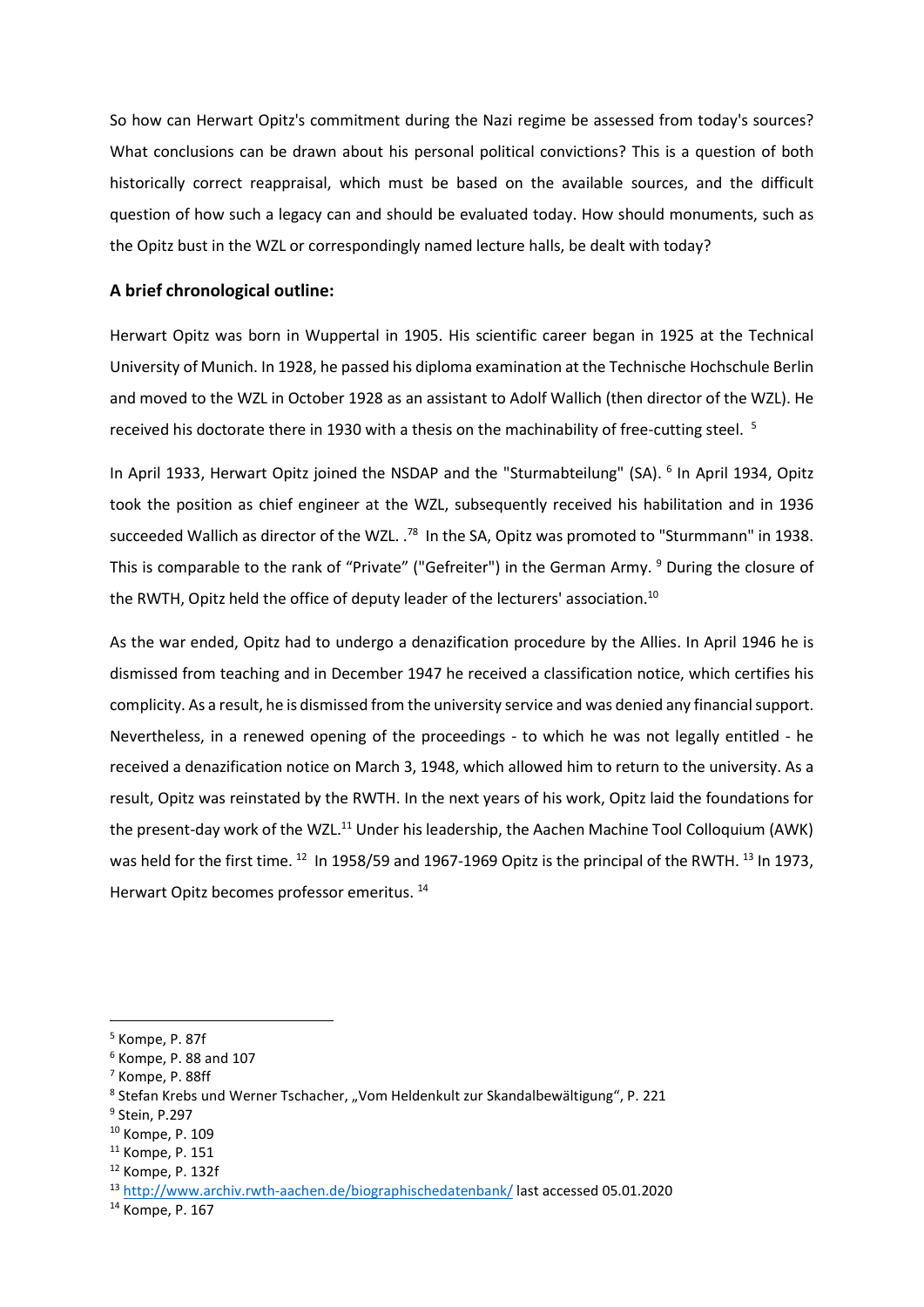#### Opitz's involvement in the Nazi apparatus and (co-)guilt for National Socialist crimes:

Assessing Herwart Opitz's role in the Nazi system and evaluating his personal guilt is made difficult by incomplete sources. On the one hand, there is evidence of his membership in numerous Nazi organizations, but on the other hand, there is a lack of testimony regarding his personal behavior and ideological stance.

Opitz was a member of the NSDAP, but there is a lack of sources to determine what exactly motivated his entry or his political convictions. The possibilities here range from ideological conviction to opportunism regarding his own scientific career.<sup>15</sup> In addition to convinced supporters of National Socialism, many opportunists also joined the NSDAP in order to be able to continue their scientific or economic careers. In the period after 1933, people became members in such numbers that the admission was stopped. Those who were already committed to National Socialism in the period before the seizure of power in January 1933 were only a small minority compared to the party members who only joined under the impression of political success. <sup>16</sup>

In November 1933, about half a year before he began his work at the WZL, he joined the SA. At this time, the SA is a party militia that uses terror and violence against its own population to enforce the political goals of the NSDAP. As a result of internal power struggles however, the SA loses most of its importance in 1934. It was ousted from key political positions and replaced by Himmler's SS. From then on, the SA played only a subordinate role in Nazi rule. It lost almost half of its members, 1.9 million, in the period from June 1934 to September 1934.<sup>1718</sup> "The numerically decimated SA [founded in June 1934] in particular as a military sports organization and veterans' association, and during the Second World War [...] [it] assumes auxiliary functions for the Wehrmacht." <sup>19</sup> (translated from German) As Opitz moves into a free enterprise job, he also wants to pause his membership in the SA. He justified his deferral by claiming that he no longer works for the RWTH but is now in a free enterprise position and doesn't have time to commit to both. and his request was granted. From today's perspective, it is no longer possible to reconstruct what Opitz's duties in the SA were, and in particular whether the reason for his leave of absence was valid. <sup>20</sup> As head of the WZL, he rejoins the SA and is promoted to "Sturmmann".<sup>21</sup> This promotion was given to all members who had been members for more than 6

<sup>15</sup> Kompe, P. 88 and 107

<sup>16</sup> Falter, P.475

<sup>&</sup>lt;sup>17</sup> Hier folgt eine weitere Einordnung der SA, die wir nachreichen werden.

<sup>18</sup> Petter, P.569f

<sup>19</sup> Kompe, P. 108

<sup>20</sup> Kompe , P. 107f

<sup>21</sup> Kompe, S. 109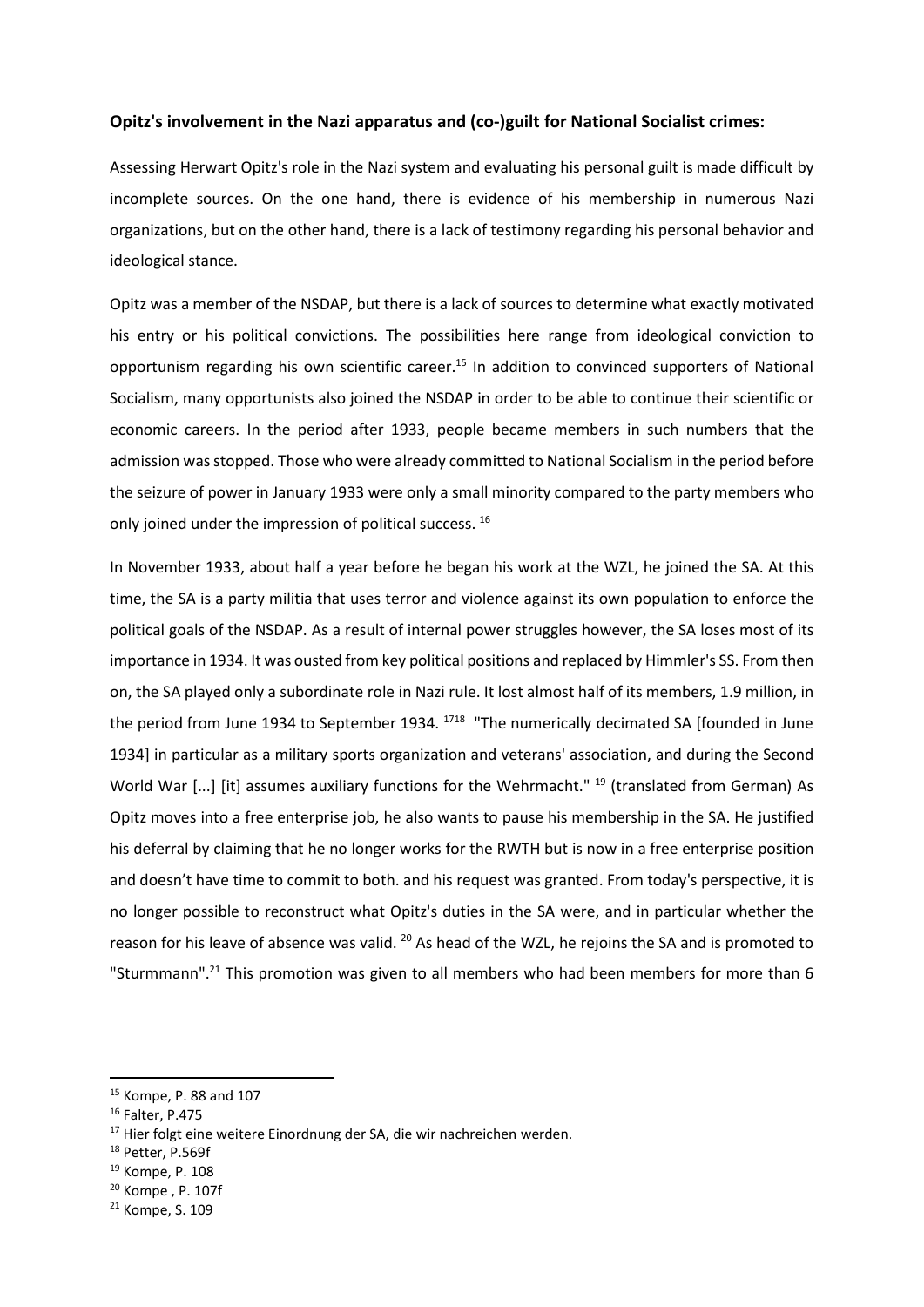months and could demonstrate basic skills.<sup>22</sup> This is comparable to the rank of "Private" ("Gefreiter") in the German army.<sup>23</sup>

In addition to the party organization memberships listed above, Opitz also completed a mandatory 10 day workshop and then attended a course at the Lecturer's Academy (Dozentenakademie). This is one of the requirements for obtaining the Habilitation. The evaluation of these events also has an influence on the ongoing career options of the participants. They needed a positive evaluation in order to be sworn in as a civil servant. Herwart Opitz received a very positive evaluation.<sup>24 25</sup> This makes it clear that an academic career under Nazi rule was tied to very specific conditions. Anyone who wanted to be successful had to participate in the Nazi social order one way or another.

During the closure of the RWTH due to the war, Opitz held the office of deputy of the Lecturers Association.<sup>26</sup> According to the understanding at the time, the Lectures Association is "the front line of the movement and is responsible for the permeation of the national Socialist spirit in all aspects of university life" (translated form German) $27$ , as the 1939/40 course catalogue describes it. It is not possible to reconstruct what tasks Opitz fulfilled during that time. Nevertheless, such an office was not absolutely necessary for career reasons and can thus be evaluated as a "determined political commitment," (translated from German)<sup>28</sup> especially since this organization was intended for purely ideological dissemination. Historically, however, this may not necessarily have been the case, as Ulrich Kalkmann writes: "A generalizing conclusion according to which the assumption of an office in the Dozentenbund proves the person in question to be an active National Socialist does not apply [...]." <sup>29</sup> (translated from German)

As head of the WZL, he geared its tasks to the needs of the war. He cooperates with government clients, researches fields relevant to re-armament, and receives funding from the "Reich Research Council", among others. Through his membership in the above-mentioned various Nazi organizations, he ensured the continued existence of the WZL and the possibility to continue working and researching.<sup>30</sup> In addition, Opitz and the WZL were significantly involved in armament research. In 1943, for example, he is appointed head of Working Group M in the main committee for armored vehicles and tractors. <sup>31</sup> The WZL was so critical for armaments and war that Opitz is considered

<sup>30</sup> Kompe, P. 197

<sup>22</sup> Lumsden, P. 109

<sup>23</sup> Stein, P.297

<sup>24</sup> Kompe, P. 88ff

<sup>&</sup>lt;sup>25</sup> Hier recherchieren wir noch, um eine bessere Einordnung der Beurteilung geben zu können.

<sup>26</sup> Kalkmann, P. 424

<sup>&</sup>lt;sup>27</sup> Tschacher/Krebs, P.221 footnote 136 a quote from the 1939/40 course catalog

<sup>28</sup> Kompe, P. 109

<sup>29</sup> Kalkmann, P. 61

<sup>31</sup> Kompe, P. 118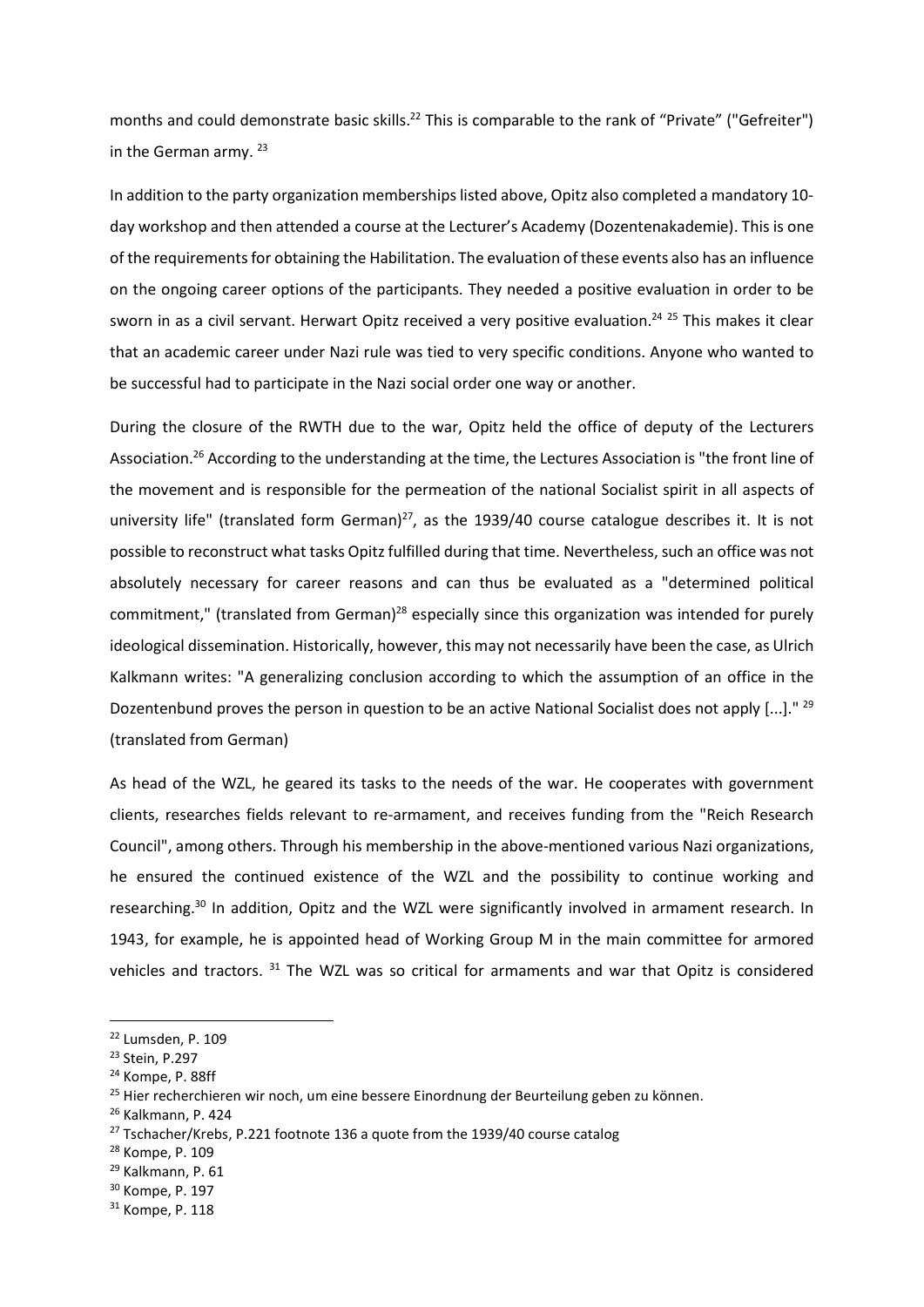indispensable at the beginning of the war. He insists on the same indispensability for his employees so that they are not conscripted into the army.<sup>32</sup> This "protection" from wartime deployment can hardly be regarded as an act of charity toward his employees nor as resistance to National Socialism. The WZL was particularly concerned with armaments research. The indispensability of its employees was therefore essential for the preservation of armaments research at the WZL, which was a high priority for the National Socialist leadership. This was probably less a matter of special commitment to his employees and rather a way to secure his own position and his own research as well as supporting the Nazi military forces.

In her dissertation, Cornelia Kompe lists statements by contemporary witnesses who report that Opitz forbid the wearing of a uniform or expressing oneself politically. Ulrich Kalkmann considers such a ban "virtually unenforceable in the Third Reich," (translated from German) because many of Opitz's colleagues were also members of the SA and NSDAP.<sup>33</sup> He suspects expedience behind the ban. There are no other sources for this behavior. Therefore, an evaluation as a political statement cannot be definitively ruled out but must be viewed with the greatest caution.

The denazification procedure of Opitz is also debatable. Opitz was classified as an accomplice and subsequently dismissed. He received no financial support and has no right to object to this verdict. Even though this had been a final verdict, Opitz is tries to get his case reopened by any means necessary, such as a special decree from the Minister of Social Affairs of North Rhine-Westphalia. According to Krebs and Tschacher, Opitz also presented a fake KPD membership in order to win this case. <sup>34</sup> After being rejected twice by the military government, he achieved his goal. He received a certificate of exoneration and is thus allowed to teach at RWTH again. However, this decision must be seen in the context of the political situation at the time. The Western Allies feared the loss of important key figures and highly qualified scientists to the Soviet Union in the beginning East-West conflict. In German society and the new political leadership, there was little need for a complete reappraisal of the Nazi era. The crimes committed were not investigated, and only rarely were individual perpetrators convicted. Opitz was supported by all political parties and the trade unions.<sup>35</sup> His memberships in the National Socialist committees were at least for his denazification procedure "minderbelast[...][end]"<sup>36</sup> "minimally incriminating" (translated from German. By tampering his curriculum vitae with an alleged KPD membership, Herwart Opitz was guilty of covering up his past. It can be assumed that Opitz was aware of the seriousness of his entanglements and tried to relativize his memberships in the

<sup>32</sup> Kompe, P. 112

<sup>33</sup> Kalkmann, P. 408 footnote 1

<sup>&</sup>lt;sup>34</sup> Krebs/Tschacher, P. 222

<sup>35</sup> Kompe, P. 128ff

<sup>36</sup> Krebs/Tschacher 2, P. 7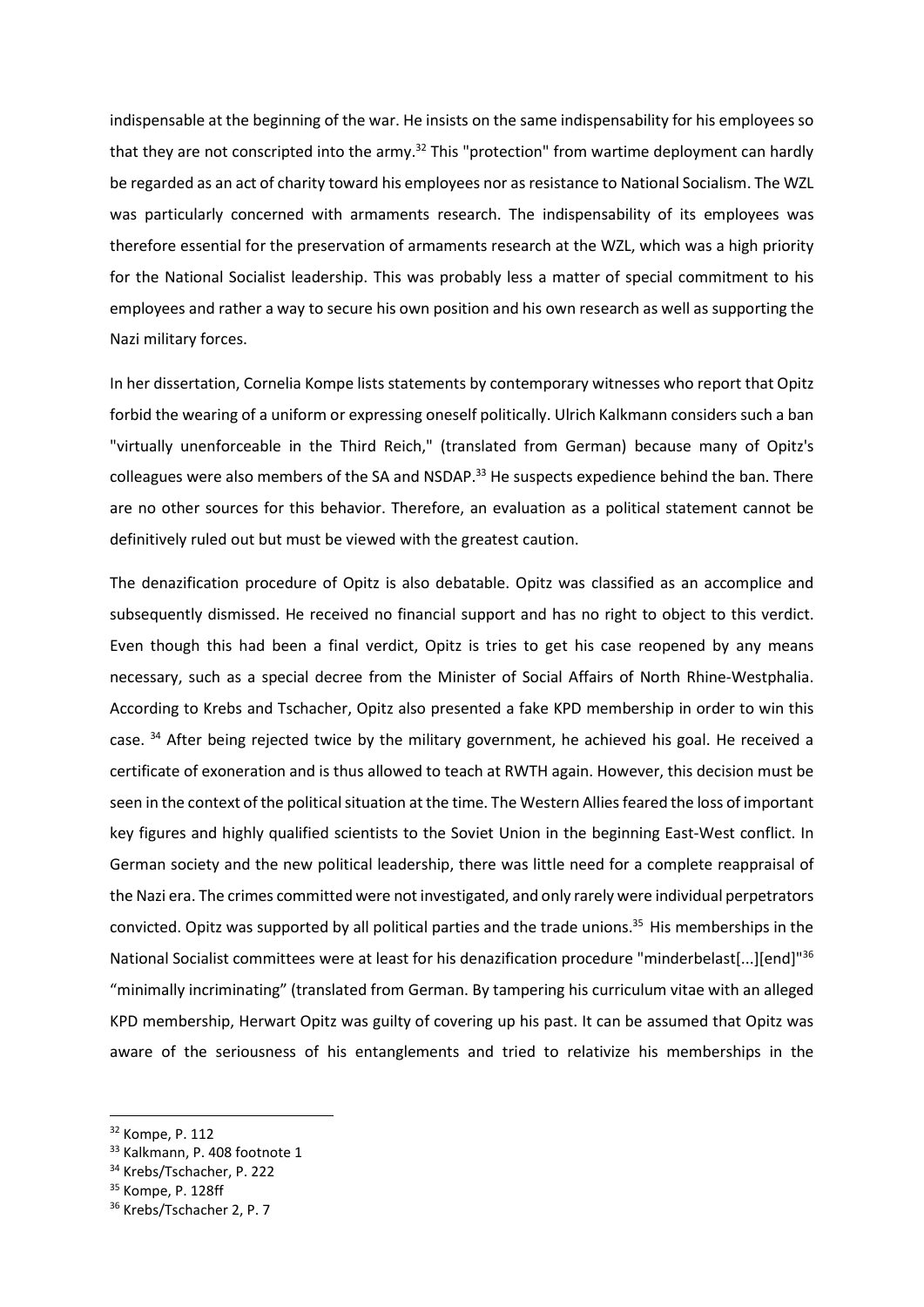aforementioned organizations by faking a communist party affiliation. Opitz thus received his classification notice not because of his lack of involvement in the power apparatus of National Socialism, but despite it.

All in all, according to today's sources, Herwart Opitz was at least an accessory to the system. As a member of the NSDAP and SA, he supported the Nazi regime, although probably not in a central position. He worked with his institute on armaments research for the National Socialists. Certainly, Opitz's involvement in the Lectures Association goes beyond that of a mere accessory. Even his denazification cannot hide this fact since it was decisively influenced by political circumstances and not by a consideration of guilt.

However, there is no evidence that he was complicit in specific crimes. Nor is there any evidence of Opitz's personal ideological convictions. Only his falsified KPD membership testifies to a criminal initiative of his own, if only to conceal his own entanglements.

A variety of motives for Opitz's actions are conceivable. Not every NSDAP and SA member was also a convinced follower of Nazi ideology, which is why the exact intentions of the respective person can hardly be reconstructed from membership alone.<sup>37</sup> Many people joined the Nazi organizations for opportunistic reasons and participated in the regime in order to be able to continue their careers. This was especially widespread in academia. At the same time, however, it was also the many opportunistic, supposedly insignificant followers who provided significant support for the system. In historical scholarship, it is precisely the importance of such hangers-on that is emphasized, without whom a totalitarian system would not be possible in this way.  $38$  Even where personal motives were understandable from the perspective of the time, participation in the Nazi regime can and must be criticized and condemned today. If Opitz was not a convinced follower of the Nazi ideology, he did not evade this system and did not actively resist it.

#### Opitz's role in public memory and today's treatment of his legacy:

Against the background of this difficult overall situation, the question arises why a bust of Herwart Opitz still stands in the WZL today. The RWTH and especially the WZL owed him many successes in

<sup>37</sup> Falter, P.484f

<sup>&</sup>lt;sup>38</sup> The question of how the Nazi system was able to sustain itself and by whom it was supported in concrete terms has been discussed many times in historical scholarship. Increasingly, an understanding has developed that emphasizes not so much the individual main culprits as the importance of broad sections of society as fellow travelers and indirect supporters of the system. For a brief overview of research on this topic, see Herbert, Forschungsüberblick, p.44; for an example of this line of research, see Broszart, Der Staat Hitlers.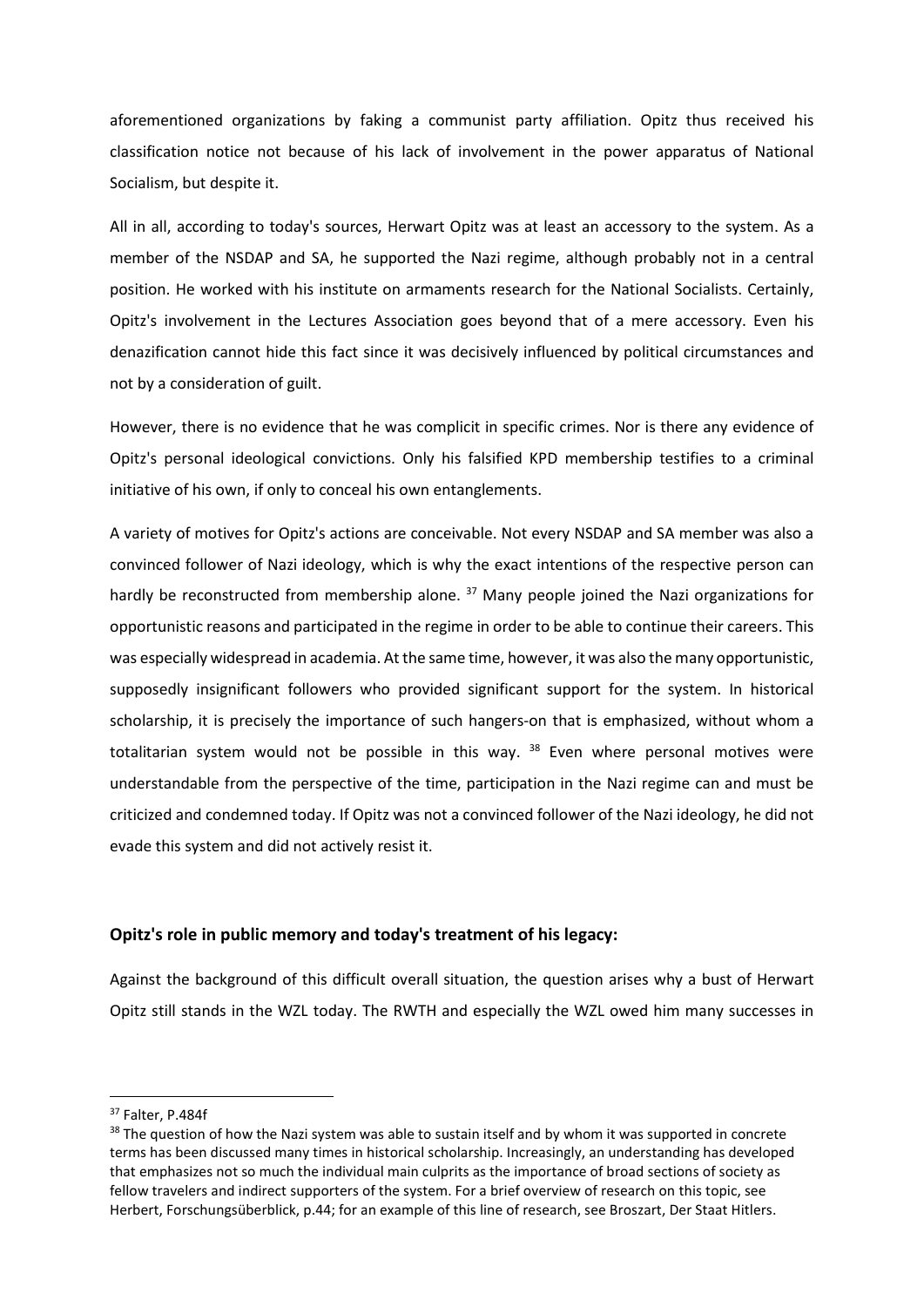terms of their research, development and notoriety. This is contrasted with his involvement in various aspects of Nazi rule.

For a long time, the involvement of the RWTH and its university staff in National Socialism was largely concealed. In their essay "Vom Heldenkult zur Skandalbewältigung," (From Veteran Cult to Scandal Management) modern historians Werner Tschacher and Stefan Krebs highlight especially the handling of Herwart Opitz and Walter Rogowski. <sup>39</sup> For a long time, the RWTH kept quiet about the past of these two professors and only addressed their positive scientific achievements.

During the years of his work, Opitz laid the foundations for the WZL's current work. Under his influence, the research of the WZL became more market and future oriented. Following in the footsteps of his predecessor Wallich, he established contacts in the regional economy in the period after World War II.<sup>40</sup> With the Aachen Machine Tool Colloquium (AWK), he creates "one of the most important congress events in production technology" <sup>41</sup> and thus a platform for networking with industry in the difficult post-war years.

Herwart Opitz establishes the "everything under one roof" organizational structure at the WZL, which still exists today. Through this organization, all problems that arise in a company working with machine tools can be solved at the WZL. This holistic approach was innovative and leading at that time. Even today, four departments work under one roof at the WZL.<sup>42</sup> The principle of industry proximity and the all-encompassing approach to the problems, made the WZL an excellent training center.  $43$  Even today, the WZL operates in this unique style established by Opitz. They emphasize, for example, the "practiceoriented training" and the use of the "entire field of production technology "in one house" principle".<sup>44</sup>

For a long time, these achievements were almost the only information about Herwart Opitz's past. Due to a deliberate "non-memory", the past of university members under National Socialism was lost.<sup>45</sup> This concealment was not an isolated case in the period after World War II.<sup>46</sup> However, an appropriate culture of remembrance also includes a differentiated examination of one's own history.

Although Opitz's denazification notice formally provided the opportunity to hide his involvement, it must be viewed extremely critically from today's perspective. After all, the Allies preferred the social reintegration of the "Mittelbau"(middle level of administration) of the Nazi regime to a complete

<sup>&</sup>lt;sup>39</sup> Tschacher/Krebs, "Vom Heldenkult bis zur Skandalbewältigung" P.221

<sup>40</sup> Kompe, P.151

<sup>41</sup> https://www.awk-aachen.com/rueckblick/ last accessed 23.11.2020 1:00 pm

<sup>42</sup> Kompe, P. 153ff

<sup>43</sup> Kompe, P.152

<sup>44</sup> https://www.wzl.rwth-aachen.de/cms/WZL/Das-WZL/Profil/~ceexv/Ueber-uns/ last accessed 23.11.1:00pm

<sup>45</sup> Tschacher/Krebs, P.221

<sup>46</sup> Kreis/Tschacher 2, P.8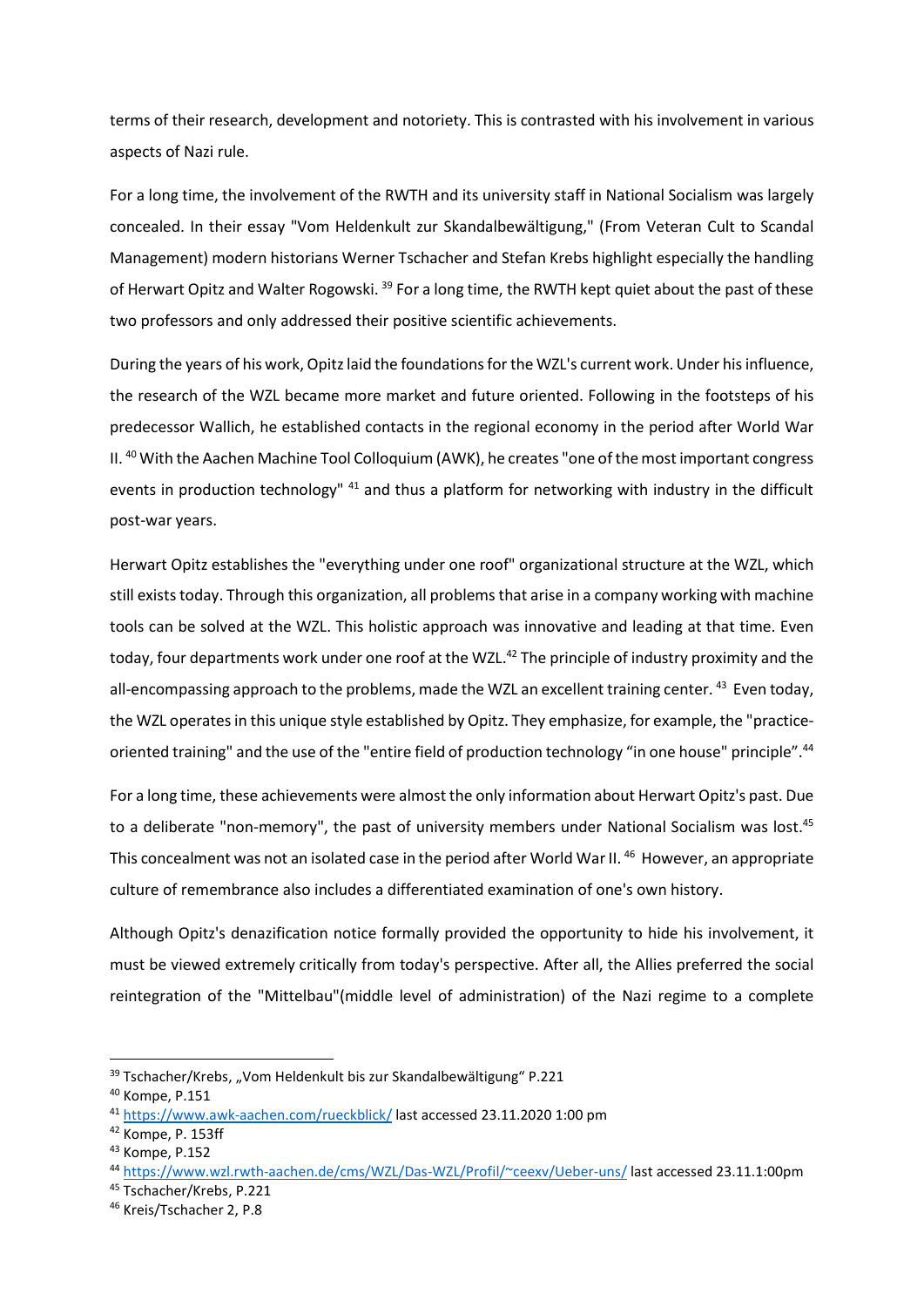investigation and prosecution of all members of the apparatus, thus enabling even genuine National Socialists to reintegrate into the "denazified" postwar world. <sup>47</sup> Neither under the Allies nor in the newly founded Federal Republic of Germany was any interest in a full reappraisal of the Nazi period and the part played by individuals, especially successful and system-supporting personalities. Scientific significance counted more than the denazification of the RWTH. From today's perspective, it is difficult to understand how someone with such an obscure past under National Socialism could again be granted a teaching license and thus a leading position at one of the most important technical universities in the country.

Since the 2000s, RWTH has made greater efforts to come to terms with its past. <sup>48</sup> In doing so, it is caught in the tension between closing the gaps that have existed for a long time with regard to its own Nazi past, but also not ignoring the successes of the RWTH and the individuals involved, such as Herwart Opitz. Such a historically differentiated view is important in order to understand why the university, as well as most of the German post-war society, remained inactive for a long time and did not push for a clarification of its past. From today's perspective, such concealment is no longer appropriate for a differentiated culture of remembrance. In this sense, the way the institution RWTH as well as the WZL deal with the legacy of the person Herwart Opitz serves as an example of the mistakes, omissions, and systematic concealment of their own involvement in National Socialism. For the self-image of the university, it is important to remember its mistakes as well as its scientific achievements, in order not to live in a "culture of memory suppression".<sup>49</sup> Rather, it must be pointed out that scientific success and Nazi crimes cannot be weighed against each other and that it is part of Germany's and the RWTH's historical responsibility to do justice to its own heritage. The fact that the RWTH is not an isolated case, but rather characteristic of the entire West German post-war society, illustrates once again the deficits that the German remembrance culture of the Nazi era still shows today.<sup>50</sup>

From this perspective, it is therefore not surprising that the bust is the subject of controversial discussions. In dealing with this bust, questions arise about how society deals with the legacy of National Socialism that we neither want nor can answer at this point.

<sup>47</sup> Wolfrum, 2. Paragraph

<sup>48</sup> Krebs/Tschacher, P. 226

<sup>49</sup> Krebs/Tschacher P. 221f

<sup>50</sup> Kreis/Tschacher 2 P.8